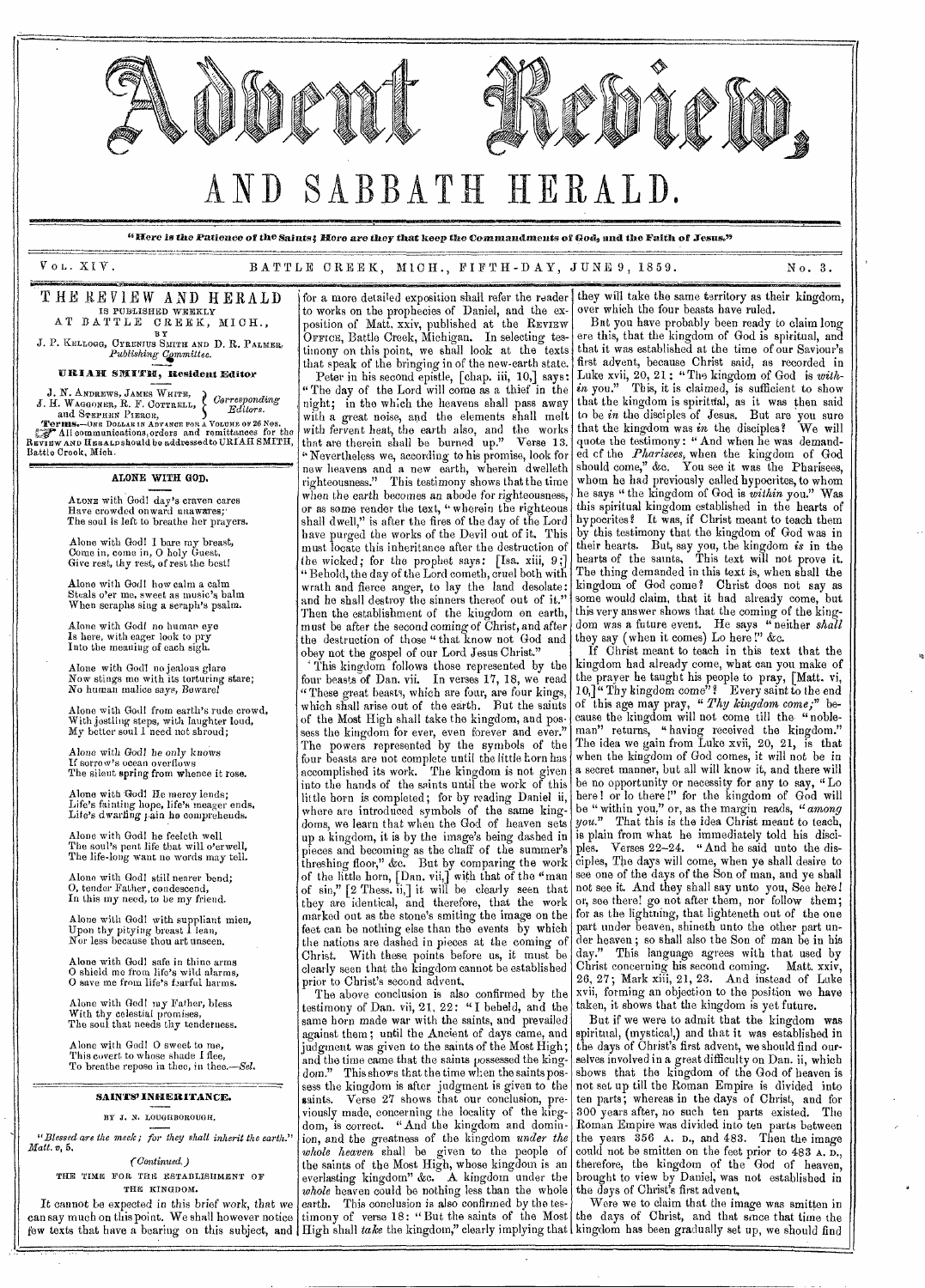dom, where has it had the power to break one toe of the image in pieces? Facts show that instead of the stone's smiting the image, the image has smitten the stone all the way through the present dispensation; and for proof of this, read the history of the persecutions that have befallen the gospel church by the hands'of the Pagan and Papal powers; for which, see *Fox's Book of Martyrs,* and *Buck's Theological Dictionary.* 

Again, we see by reading Matt. xxv, 31-34, something further concerning the time when the kingdom shall be given to the saints for a possession, as also the locality of that kingdom. " When the Son of man shall come in his glory, and all the holy angels with him, then shall he sit upon the throne of his glory, and before him shall be gathered all nations; and he shall separate them one from another, as a shepherd divideth his sheep from the goats: and he shall set the sheep on his right hand, but the goats on his left. Then shall the King say unto them on his right hand, Come, ye blessed of my Father, inherit the kingdom prepared for you from the foundation of the world."

What kingdom was prepared from the foundation of the world? According to this text, it is<br>the one the saints are to inherit. Are the the one the saints are  $t_0$  inherit. saints at that time called to inherit heaven as a kingdom? If you say, yes, we would ask, Was the heaven which you suppose the saints are to inhabit, where God dwells, prepared at the foundation of the world? We can conceive of no kingdom that was prepared from the foundation of the world, but the earth itself. When God had created the earth, and beautified it, and pronounced it very good, he gave man dominion over it. Gen. i, 26. As we are told, [Micah iv, 8,] this first dominion is to come to Christ, so the kingdom prepared *from* the foundation of the world, is the earth itself.

The above text also furnishes some evidence as to the time of the giving of the dominion and greatness of the kingdom under the whole heavens unto the people of the saints of the Most High. It is when the Son of man is seated on the throne of his glory, and all nations are gathered before him, and he makes a final separation, consigning one party to the flames and receiving the other to possess the kingdom. It has been argued, quite conclusively too, that the wicked cannot be thus consigned to the flames till after their resurrection, which Rev. xx, locates at the end of the 1000 years, after Christ's second advent, as it also does their destruction. And, therefore, the time when the saints are called to possess this earth as a kingdom must be a thousand years after Christ's second advent, as it could not otherwise be after the resurrection of the wicked.

Certain it is, according to Peter's argument, that it is after the earth is made new that the saints are to receive it for an inheritance- " We look for new heavens and a new earth, wherein dwelleth righteousness." The earth is to become an abode for the righteous after it is purified by fire; and yet, after that purification, it will be the earth that it is now, in the same sense that this earth is the one that existed before the flood. This earth is composed of the same material that existed before the flood, and yet it is said, that "the world that then was, being overflowed with water, perished." And so of this earth, when it has been melted and undergone a change by the action of fire, it will become a new earth, in which the saints will dwell.

If this earth is not to become the abode of the saints until it is made new, we see it will have quite a bearing in the settlement of the question when the kingdom is established on earth, to learn, if pos-<br>sible, when the earth is made new. Peter says. sible, when the earth is made new.  $\left[2 \right]$  Pet. iii, 10,] The day of the Lord will come,  $\overline{\mathbf{i}}$ *n* the which this earth is to be melted, and a new earth is to be brought in. This, of course, does not fix the definite point when this change shall take place, further than that it is said to be in that day. The day of the Lord we understand commences with events just prior to Christ's second coming, and concludes after the wicked are destroyed for ever out of the earth, which we see by Rev. xx, is in the " little season" after the thousand years. So this text would not fix the definite point for that away from the Father; but this testimony speaks 6000 years old.

facts against us; for, if you call the gospel the king- event, save that it shows that it will be *in* the day of the Lord.

At what point in that day is the new earth brought in? now becomes an important question. Some have argued that it will be at the very commencement of that day; that at Christ's second advent the saints will be caught up to meet the Lord in the air, and that they will then enter the New Jerusalem while the wicked are being destroyed, and the earth melted. Some have claimed that theca the Prophet's testimony applies: [Isa. xxvi, 20 :] " Come, my people, enter thou into thy chambers, and shut thy doors about thee; hide thyself as it were for a little moment until the indignation be overpast." Although we agree with the position that this text is a call for God's people to hide themselves while this earth is undergoing its purging by fire, yet from the testimony that immediately follows, we conclude it cannot apply till after the thousand years. " For, behold, the Lord cometh out of his place to punish the inhabitants of the earth for their iniquity; the earth also shall dis close her blood, and shall no more cover her slain." Here is a coming of the Lord out of his place, and the special object of that coming is stated. When he thus comes to punish them, the earth no more covers her slain. So it must be that at that point all the wicked are resurrected, which to our mind is conclusive evidence that this text has a better application at the end of the thousand years.

What to us seems a serious difficulty, presents itself in the way of the view that the new earth is brought in at the beginning of the thousand years. It seems from Peter's testimony that when this purifying of the earth takes place, the works in it are destroyed. But is it consistent to suppose that after this earth has been cleansed one thousand years, and during that time been the place "wherein dwelleth righteousness," that all the wicked rebels that ever were upon it, shall be resurrected in one vast body out of the purified earth, and go up on its beautiful plains with Satan at their head, and that then fire and brimstone is rained from heaven upon those glorious fields of verdure to destroy the that then fire and brimstone is rained from heaven<br>upon those glorious fields of verdure to destroy the<br>wicked?

By the above remarks, we do not dispute that the wicked will be raised at the end of the thousand years; that they will come round the New Jerusalem and be destroyed. And then we understand is the time when they shall "see Abraham, Isaac, and Jacob in the kingdom, and they themselves thrust out." The kingdom, we understand is first established in the city, and that finally when the earth is purified, the "dominion and greatness of the kingdom" will be " under the whole heavens." If the earth is made new, and the wicked are upon it when they see the kingdom, they would virtually be *in* the kingdom, and how could they then see " themselves thrust out?" earth is made new and constitutes the kingdom when they behold it, where is their stand point from which they can behold, and be themselves out of the kingdom? But it is all plain with the view above suggested, that the kingdom is first established in the city, and after the wicked are cut off and the earth cleansed that the dominion is extended under the whole heaven.

It has been supposed by some that Christ's kingdom cannot be established at all, until he takes possession of the whole earth, destroys the wicked, and establishes a peaceful reign upon it; but we do not understand that that is necessary. tablishes his kingdom, the heathen are given into his hands that be may "break them with a rod of iron, and dash them in pieces like a potter's vessel." The LORD says of Christ, [Ps. ii,] "Ask of me, and I shall give thee the heathen for thine inheritance, and the uttermost parts of the earth for thy possession." This we understand takes place when the testimony of Dan. vii, 13, 14, is fulfilled : "I saw in the night visions, and, behold, one like the Son of man came with the clouds of heaven, and came to the Ancient of days, and they brought him near before him. And there was given him dominion and glory, and a kingdom," &c. Some suppose this to refer to Christ's second coming. This cannot be, for when he comes the second time, he comes

of a time when he is "brought near before him" to receive a kingdom. And in the parable of the nobleman going into a far country to receive a kingdom, we read: " When he was returned, *having received* the kingdom." So he receives the kingdom before he returns. But at this point we will notice

### THE THOUSAND YEARS OF REV. XX.

Perhaps a query has already been raised in the minds of our readers concerning the thousand years' reign of the saints, and the condition of the earth during that thousand years. From the positions taken in this work, that the saints will not inherit the earth until it is made new, and that the earth is not made new until the wicked are destroyed, it would be justly inferred that the saints do not inherit the earth until after the thousand years. So it is demanded here that something should be said concerning the position of the saints during the thousand years, also concerning the condition of the earth.

earth.<br>Various opinions are extant concerning the one thousand years, and it cannot be expected that in this brief work we shall go into a detailed examination of all those views, but we wish to throw out some ideas, which, if received, will in themselves meet these various positions concerning the thousand years.

Perhaps we are safe in making the assertion that *all* are agreed that this thousand years when Satan is bound, is at the end of six thousand years from creation, (which are now nearly expired,\*) for there are so few exceptions that they are of no note. The great difference of opinion is in regard to the work of that period, rather than the period itself. One class claim that this thousand years is prior to Christ's second advent, during which all the world is to enjoy a peaceful reign, having been converted at the commencement of that period. But we consider that we have said sufficient in this work to refute the idea of the world's ever being converted, or of a millennium prior to the second advent of Christ.

Another class have taken the position that the thousand years' reign is on the earth, after the second advent of Christ, before the earth is renewed. This position to us seems the wildest of fancies, especially as the idea has been connected with it, that. during that period probation is still to continue, and in that thousand years the saints will reign over, and teach mortal nations who are to increase during that period; and the Devil is to be let loose at the end of that period and deceive that company who have never known his wiles, (and even those holding these views cannot show that one of those among whom Satan is permitted to go, capes his deceptions,) and those deceived are all devoured by fire from God.

Some of the principal reasons urged for this faith, we shall briefly notice.

First. Two texts are collated together and made to read as though they were one: "They lived and<br>reigned with Christ a thousand years." Rev. xx, 4. reigned with Christ a thousand years." And, "We *shall* reign on the earth." Chap. v, 10. Now we believe the testimony of both these texts, but they do not say that the saints will reign on earth a thousand years. They will reign on earth for ever and ever, but that will be in the " new earth wherein dwelleth righteousness," or wherein the righteous shall dwell. The text does not represent that Christ will reign on earth a thousand years; but " they shall reign *with Christ* a thousand years I"

Second. The claim is, if the saints *reign* a thousand years, they must have somebody to reign over,

\* According to Usher's Chronology, (that of our Bi-<br>es.) the creation was 4004 years before the first advent of Chi bles,) the creation was 4004 years before the first advent<br>of Christ, which would make the world about 5863 years<br>old. But there is one place where Usher stands correct-<br>ed by the Apostle Paul. It is in the reign of the ju difficult period to compute. Usher has given the judges only three hundred years, but Paul says, [Acts xiii, 20,] "And after that he gave unto them judges about the space of four hundred and fifty years, until Samuel the p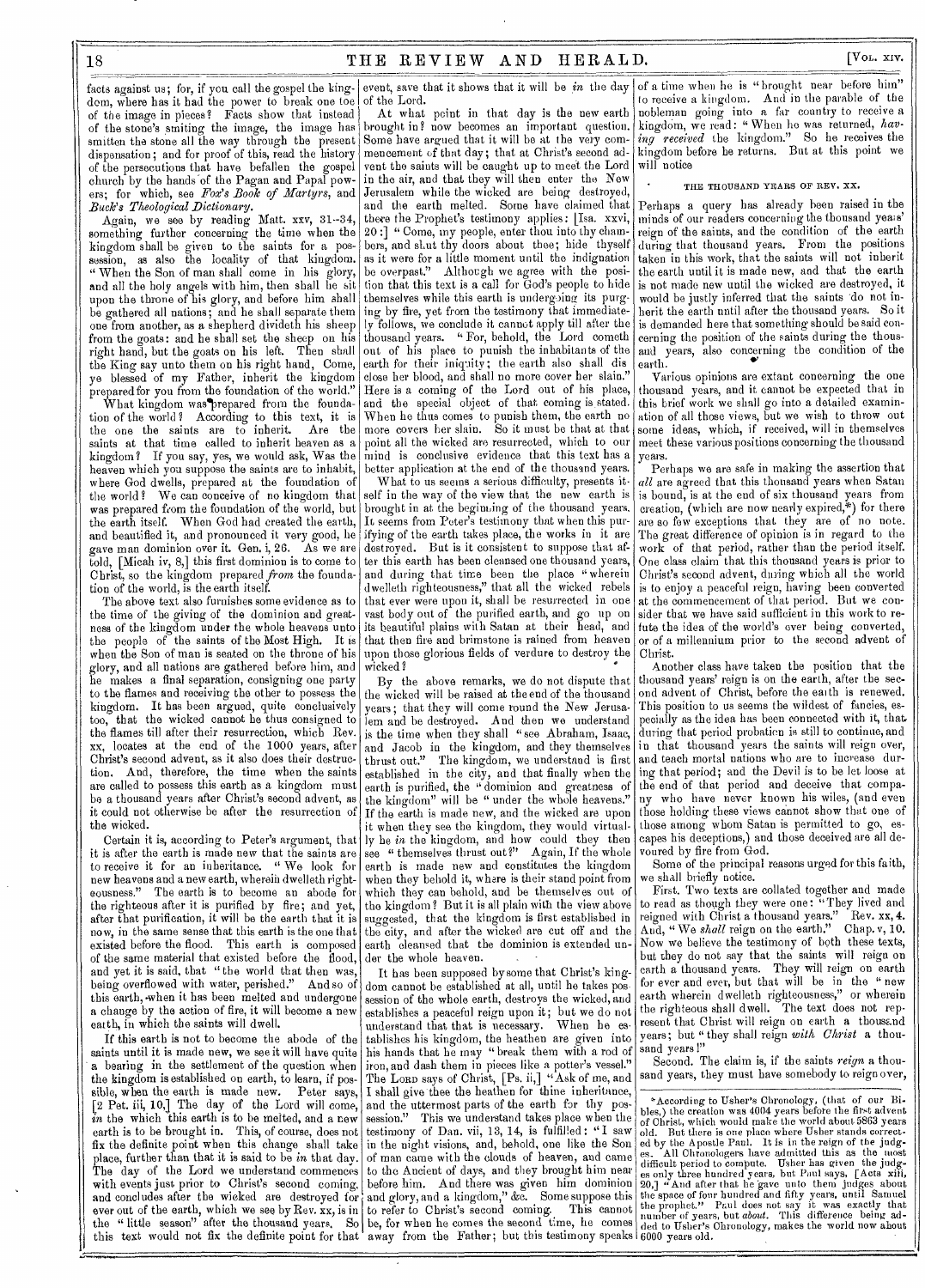and so it is claimed that they reign over mortals. of God in heaven. Here then is direct evidence But if they cannot reign a thousand years unless they have mortals to reign over, who are on probation, how can they reign for ever and ever without the same?

Christ's promise to the twelve apostles was, "Ye also shall sit upon twelve thrones, *judging* the twelve tribes of the children of Israel." Matt. xis, Then the saints are, at some point, to reign with Christ, and in that reign accomplish a work of judgment. This is to be " when the Son of man shall sit in the throne of his glory." Paul also inquires,  $[1 \text{ Cor. vi, 2, 3}]$  "Do ye not know that the saints shall judge the world ? . . . know ye not that we shall judge angels ? how much more things that pertain to this life ?" This judgment is contrasted with judgment concerning things pertaining to this life, and therefore we understand it to refer to a fu-<br>ture judgment. We read also in Ps.  $\text{cxlix}_, 5$ , ture judgment. We read also in Ps. cxlix, 5,  $9:$  "Let the saints be joyful in glory.  $\ldots$  . Let **9**: "Let the saints be joyful in glory.... Let<br>the high praises of God be in their mouth, and a<br>two-edged sword in their hands,...to execute two-edged sword in their hands, . upon them the judgment written : this honor have all his saints." From the above texts we learn that there is a work to occupy the thousand years' reign, although there may be no mortal nations for saintto reign over during that period. The saints are to participate with Christ, in passing sentence on the wicked nations of earth.

When the saints sing, " We *shall* reign on the earth," they are already kings and priests, and are prostrating themselves before the throne in heaven. They sing of Christ, "Thou hast redeemed us to God by thy blood out of every tongue, and kindred, and people, and nation." Although this language quoted is the language of the four beasts and four and twenty elders, it is probably what all the saints will sing after their final deliverance. If this is the case, then the saints will, at some time, go to heaven, and thus prostrate themselves in adoration before the throne.

### THE SAINTS WILL GO TO HEAVEN.

Those who claim that the thousand years' reign will be on earth, generally claim that the saints will never go to heaven; and therefore, if they reign a thousand years, it must be on earth. Our reply is, The word says, " They shall reign WITH CHRIST a thousand years;" and we shall proceed to show that at the commencement of the thousand years, at least, they are *with* Christ in heaven. There is no direct evidence to show that the thousand years' reign is upon earth, or that the saints will be on the earth again after their ascension, **till**  the end of the thousand years; we have hence concluded that the thousand years' reign is in heaven.

But we will produce some additional evidence that the saints will go to heaven. Paul's testimony in **1** Thess. iv, is, " The Lord himself shall descend from heaven with a shout, with the voice of the archangel, and with the trump of God: and the dead in Christ shall rise first; then wo which are alive and remain, shall be caught up together with them in the clouds, to meet the Lord in the air; and so shall wo ever be with the Lord." But, says one, they immediately come down again, and possess the esrth. Oar reply is, That is all assumption; for there is no evidence to prove that they are on earth again till the end of the thousand years, when the wicked are said to "come around"<br>the camp of the saints and the beloved city." But the camp of the saints and the beloved city." there is evidence to show that after they are redeemed they go to heaven and sing the song of redemption. We read, [Rev. xv, 2, 3,] "And I saw as it were a sea of glass mingled with fire: and them that bad gotten the victory over the beast, and over his image, and over his mark, and over the number of his name, stand on the sea of glass, having the harps of God. And they sing the song of Moses the servant of God, and the song of the Lamb." Here is a company that are to stand (after<br>they are delivered) " on the sea of glass." Where they are delivered) " on the sea of glass." is the sea of glass? John tells us in Rev. **v, 1, 6:**  "After this I looked, and, behold, a door was opened in heaven." We read of many things which he saw; but in verse 6 he says: "And before the throne there was a sea of glass like unto crystal." There can be no dispute as to the locality of the sea of glass. It is immediately before the throne

that the saints **will** go to heaven, **for they are** to sing **the song of their deliverance on the sea** of glass, **which we find is before the throne of God**  in **heaven.** 

**Again, Christ's teaching to his diciples, as recorded in John xiii and xiv, is proof that the saints will go to heaven** at **his second advent. In** chap. xiii, **83, we read; " Little children, yet a little** while I am with you. Ye **shall seek me, and as I** said unto the Jews, whither I go, **ye cannot** come; so now I say to you. Simon Peter said unto him, [verse 36,] Lord, whither goest thou? Jesus answered him, Whither I go, thou canst not follow me now; but thou shalt follow me afterwards.' Christ had told the Jews, [John vii, 33,] "I go unto him that sent me." Then Christ's testimony to Peter is: Thou canst not now follow me to beaven, or to him that sent me, but thou shalt follow me to him that sent me after I have been there. In the commencement of chap. xiv, Christ shows them just how this promise to Peter shall be verified: "Let not your heart be troubled; ye believe in God, believe also in me. In my Father's house are many mansions : if it were not so, I would have told you. I go to prepare a place for you. And if I go and prepare a place for you, I will come again and receive you unto myself; that where I am, there ye may be also." Here again is direct evidence that the saints will go to heaven with Christ after his second coming. All must admit that the first verses of John xiv, are an explanation of what Christ had told Peter; namely, Thou canst not follow me now to him that sent me, for that testimony was the very thing which had troubled the hearts of the disciples.

Inasmuch as there is no testimony to show that the saints do not go to heaven with Christ after his second advent, we claim that the opposite is fully sustained by the testimony we have noticed. The saints aro to "reign *with* Christ a thousand years." We have found already that they commence that thousand years *before the throne m*  HEAVEN. Who will venture to claim that the thousand years' reign is on earth, with no evidence that there is a man on earth from the time the thousand years commence, till they end ? But, says one, there are certain promises which have been made to certain nations, that have never been fulfilled; and they cannot be fulfilled in the new earth state, and so we have concluded they will be fulfilled during the thousand years, when the saints will reign over mortal nations, and those nations will be on probation, and many of them become converted. have not space here to notice, one by one, those peculiar promises that are spoken of, but we shall object to the conclusion that has been drawn concerning those promises.

To claim that men can find pardon for their sins after the second advent of Christ, is to strike against the plainest declaration of holy writ. Says Christ, [Rev. xxii, **11,] "He** that is unjust, let him be unjust still; and he which is filthy, let him be filthy still; and he that is righteous, let him be righteous still: and he that is holy, let- him be holy still. And behold I come quickly." Here we learn that just previous to Christ's coming, the solemn decree goes forth, showing that each class must still occupy the position in which they then stand. But, says one, the class who are to have<br>probation, are neither just nor unjust. We reply, probation, are neither just nor unjust. There is no such class recognized in the word of God. Says Christ, "He that is not with me, is against' me ; and he that gathereth not with me, scattereth abroad."

Concerning those promises before referred to, a portion of them have been fulfilled. Many of them are conditional; for the conditions are distinctly expressed, and as the people failed to fulfill the conditions on their part, of course, the promise being conditional, becomes null and void. Of promises that have reference to national blessings,  $I$  see not how they could be otherwise than conditional. To claim that God will bless a nation irrespective of its character, is contrary to all his past **dealings**  with his people. Although there may be instances where promises of national blessings are given, and no condition expressed, yet such condition is always correction. **Jos.** CLARKE.

to be understood. The Lord says, [Jer. xviii, 7- <sup>1</sup> **0,] "** At what instant I shall speak concerning a nation, and concerning a kingdom, to pluck up, and to pull down, and to destroy it; if that nation, against whom I have pronounced, turn from their evil, **I** will repent of the evil that I thought to do unto them. And at what instant I shall speak concerning a nation, and concerning a kingdom, to build and to plant it; if it do evil in my sight, that it obey not my voice, then **I** will repent of the good, wherewith I said I would benefit them.'

There is no principle recognized in the word of God, by which pardon can be obtained after the second advent of Christ. It cannot be effected by the mediation of Christ; for that ends when **he**  lays aside his priestly garments and takes his position as a King. When Christ ceases his mediation, When Christ ceases his mediation, he that is unrighteous must be so still. Mercy then no longer pleads. The offering of beasts could be of no avail, for Christ has for ever cut the wicked off from having any interest in his blood; they must remain filthy still. If they offer beasts, the blood of beasts cannot take away sins. there is no principle recognized for salvation except the intercession of Jesus, we can see no chance for salvation after that intercession ends; so there can be no probation after his second advent. It is argued that " Christ's kingdom is not a sky kingdom ; but the earth is the territory of the kingdom." And "if the kingdom is established at the corning of Christ, it must be that the thousand years' reign is on the earth." Now I shall not disagree with the first position that the earth is to become finally the kingdom; for "the kingdom and dominion, and the greatness of the kingdom under the whole heavens," is to be given to the saints of the Most High. It is the *new earth,* however, that is to be the inheritance of the saints. As regards the kingdom's being established at the coming of Christ, we understand his kingdom does commence when he puts on his kingly robes. ment, or kingdom, we understand is fully organized in the city above, and when sinners are destroyed out of the earth and the \_earth made new, the dominion and greatness of that kingdom will be under the whole heavens. **We** are now led to inquire into the condition of the earth during the thousand years.

#### *( To be Continued.)*

#### Ingratitude

**Is a** sin which few will acknowledge, and yet many are guilty of this sin. God has given us life and health, and every blessing; yet how forgetful are we, and how manifest is the ingratitude of man in abolishing the very day set apart by Jehovah as a memorial of his work, and as his keepsake for unborn millions, in which might be perpetuated a remembrance of his goodness in the work of creation.

Ingratitude is manifest in man, towards parents, guardians, benefactors, and teachers, insomuch that it is proverbial that if you wish to get an enemy, do him a favor; and though this is far from correct in many cases yet how often are we shocked by our own witness of the ingratitude of man. Children neglect parents who tenderly nursed and educated them. How often are benefactors stung by the serpent they have warmed in their bosoms! **And oh!**  shall **I or** any one in the present truth, be ungrateful to our teachers who have done so much to enlighten us, or to God who has done all things in mercy and love? Oh for a heart filled with grat-<br>itude! Jos. CLARKE. Jos. CLARKE.

### False Burdens

WEIGH down the mind and exhaust its energies uselessly, with suicidal effect. Such are all imaginary sorrows and difficulties, Satan's trapdoors for the destruction of the time and influence of all who are zealous without wisdom.

The work is the Lord's. He will redeem his people, will gather and unite his flock. Keep in the  $_{\rm way,~O}$  my soul; walk humbly, softly, understandingly, cautiously. Thank God for faithful, loving brethren. Thak God for light upon the path, light upon prophecy. Thank God for reproof, instruction,<br>correction. Jos. CLARKE.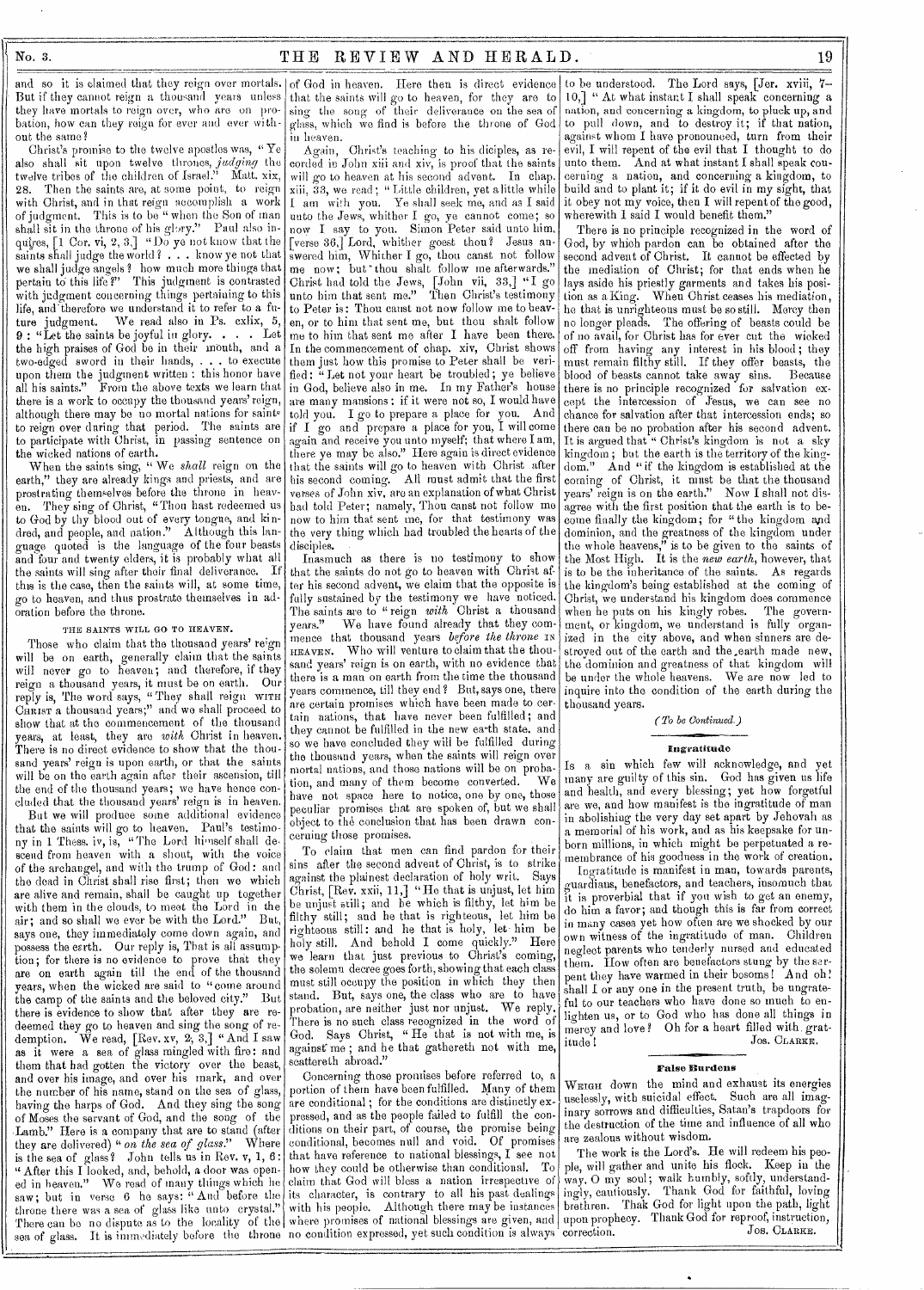$20$  THE REVIEW AND HERALD.  $[V_{OL,XIV}]$ 

## THE REVIEW AND HERALD. Following this meeting we enjoyed a most interesting 1y been the case that mmy brethren have had occa-" Sanctify them through thy truth ; thy word is truth." **BATTLE CREEK, FIFTILDAY, JUNE 9, 1859**

**THE CONFERENCE.** 

ANOTHER season of nnity and love, of refreshing from the presence of the Lord, and of enconragement to his people, has jnst closed. Those not privileged with attending this cheering convocation, will be interested to hear from those who were. Should they meet such an one, their first spontaneons inquiries would doubtless be, more rapidly than we can write them, What word from the conference at Battle Creek? Who, and how many were present? Did yon have spiritual and profitable meetings ? Was it good for you to be there ? Is your spiritual strength renewed ? And above all, was the Lord present by his Holy Spirit to give ntterance to those who spoke, and feeling and tender hearts in those who heard? Well, dear brethren, we can give you a favorable answer to all these inquiries. We can tell yon of a Conference such as makes the hearts of God's people glad, brightens their hope, revives their courage and renews their strength. We can tell yon of a Conference, withont one nnpleasant feature from beginning to end ; of a meeting where there was a steady and rapidly increasing interest from its very commencement to its very close.

Bnt we must descend from the pleasing contemplation of this good season as a whole, and specify some of the particulars which helped compose it. Although there were not so many present by some five hundred as we would have been glad to see, yet our honse of worship was crowded to its utmost capacity on the Sabbath. And those who came showed their interest in the matter not only by the pains they took to come, bnt also by the liberal provision they made for taking care of themselves and others during their sojourn with ns. Of those who labor publicly in word and doctrine, there were present Brn. J03. Bates, Jas. White, J. N. Andrews, J. II. Waggoner, Jno. Byington, J. N. Loughborough, S. W. Rhodes, M. E. Cornell, J. B. Frisbie, T. M. Steward, E. Goodrich, and J. L. Edgar.

On the afternoon of the 3d inst., the opening meeting, we listened to an interesting disconrse from Bro. Waggoner. He warned all, especially the yonng, against carelessly resting upon the fact that they are identified *with* this people, without the evidence and assurance that they are *of* them.

From 8 o'clock to 10, Sabbath morning, the time was well filled with short and pointed testimonies from many present. A stirring disconrse then followed from Bro. Andrews on the fearful import of that declaration of onr Lord's, "Not every one that saith unto me, Lord, Lord, shall enter into the kingdom of heaven, but he that doeth the will of my Father which is in heaven." Preaching again at 2 P. M. by Bro. Loughborongh on the subject of offering thanksgiving nnto God, and paying our vows nnto the Most High. Ps. 1, 14-16.

We refrain from speaking particularly of these discourses, as all will have an opportunity of reading for themselves their heart-stirring appeals and solemn trnths, should the speakers write them out for publication as the Conference nnanimously invited them to do.

A short time following the afternoon discourse was allotted to social meeting ; and this, we are sorry to say, was all the time that conld be devoted to such exercises, for reasons mentioned in the business report.

It having become evident that it would be useless to think of convening the people in the meetinghonse on First-day, the busines of erecting the tent, was vigorously entered upon in the morning, and at little past 8, was ready for the people. We were agreeably surprised to find it at the hour appointed, 10 A. M., filled with nearly as many people as could comfortably be seated. Bro, Loughborough spoke

season at the water-side, where ten were buried with Christ by baptism. These with one baptized on Second-day morning, made eleven in all who followed their Lord at this meeting in the appropriate memorial of his burial and resurrection.

Preaching again at 2 P. M. by Bro. Andrews on the subject of the two laws. The mighty bulwarks of truth there erected, formed a perfect Gibralter against the sophisms of our opponents who endeavor to show that there is no distinction between moral and ceremonial law, and that consequently, all the law of which we have any mention previons to the crucifixion of Christ, was abolished and blotted out by that event.

The last meeting of the session having been appointed at an early hour on Second-day morning, the first beams of the rising snn beheld the honse of prayer again well filled with brethren and sisters, who had come together to take the parting hand and to receive, as it proved to be, the best of the wine at the last of the feast. About an hour was occupied by Bro. White in speaking npon the Gifts and Unity of the church, to the utter discomfiture of that hackneyed declaration that we can no more believe, than look, alike; and that other saying, equally common, that when we arrive at heaven, it will never be inquired by what way we came; for he showed that there is but one way to heaven, hence no room for such a question to come in; and that there is but one way for the " wise" to nnderstand in regard to the same thing.

At this meeting Bro. J. L. Edgar, of Alto, Mich., was set apart to the work of the ministry by prayer and the laying on of hands. The brethren were also gratified with the testimony of Bro. E. Goodrich of Pa., as he expressed his pleasure in being present at the Conference, and beholding the love and union that seemed to pervade the hearts of all present, and testified to the joy that filled his own heart, above what he had felt for years before. He will allow ns to  $e^{-}$ press our confidence that, if he holds on to the great anchor, the work of jndgment going on above, npon which he has at present so firm a grasp, he will be led into all the truth that has yet shone out from the word of God, or that may be in future revealed therein. The position which Bro. T. M. Steward of Wis., took, as will be seen in another column, was also gratifying to the friends of the cause. With the singing of the hymn, " Brethren while we sojourn here," &c., the meeting concluded. Would that it were possible to communicate to all who read, some of the sweet Spirit with which the exercises closed, We trust that all who participated in it will be enabled to take it to their homes, and retain it for long time to come.

From this place the messengers go forth to their fields of labor. Bro. Waggoner goes to Ohio, to labor with the tent in connection with Bro. Butler of that State. Bro. Cornell goes to Iowa to join Bro. Hull in manning the tent for that State. And Brn. Andrews and Loughborough will labor with the Mich. tent in this State. Bro. G. W. Amadon leaves for Iowa to supply the place of Bro. Andrews on the farm. We are sorry to lose his society in the Office and in the church, and his superintendence of the Sabbath School, and YOUTH'S INSTRUCTOR, which have both flonrished so well under his care. But circumstances seem thus to indicate duty for the present ; and we are sure that the liv'ng testimony he has been enabled to bear while with ns, will be felt and appreciated by those with whom he goes to associate.

In concluding onr remarks npon this meeting, we will only add our earnest desire and prayer that the impression which seemed to rest upon many minds that the work of God is about to arise and go with power, may soon be fully realized.

#### **BUSINESS PROCEEDINGS of the General Conference of June 3.6, 1859.**

on the snbject of Faith with freedom and acceptance. 'heretofore been deferred till Second-day, it has nsual-The business meetings of onr conferences having  $|$  ing against it, of something about \$160. On motion

sion to leave before the deliberations of the conference were closed, and that consequently matters of the ntmost importance have been left for settlement to a limited representation. To avoid this evil, althongh it encroached on the time nsually allotted to social meetings, it was thought best to hold the bnsiness sessions at such times as could be obtained between the regnlar religions exercises of the conference.

Accordingly, on the evening after the Sabbath, June 4, the conference held its first session in a business capacity. Joseph Bates was chosen to the chair. Meeting opened by prayer by Bro. Andrews. The attention of the meeting was first occupied by the reading of an Address, prepared by Bro. White and revised by a committee selected for the purpose. This Address will be found in another column. On rising to read, Bro. White remarked that he did not wish the congregation to get the idea that he was preaching that evening as he did not believe in writing and reading sermons. The Address having been read, remarks nuanimously in favor of the plan of systematic benevolence therein proposed, were made by Brn. Loughborough, Waggoner, Andrews, Frisbie, Cornell, Steward, Rhodes and Byington. Bro. Waggoner remarked that he had seen-the working of that plan; that it *worked well,* and that was the best recommendation any system could have; that whenever one was required especially to sacrifice, it showed that there was, jnst so far, a lack on the part of some others. Systematic Benevolence aims at an equality. Bro. Andrews said that he conld heartily approve of the plan proposed. Bro. Steward made an appropriate remark on the subject of taxation. Men would pay their taxes; some thought it was all they could do now; but if their taxes were doubled they would manage some way to meet them. He hoped that while we remembered the first part of the text, to render nnto Cæsar the things that are Cæsar's, we should not forget the other part, to render unto God. the things that are God's. He approved of system, and should therefore be in favor of systematic benevolence. Bro. Cornell remarked that nothing could be brought against the position taken. Bro. Byington snggested that God was a God of order. He had looked much at the subject of order in our operations as a prople. He had not an objection to raise to the subject. Bro. Rhodes thought the only objection was that the individual amount called for by this system was too small.

Moved by Bro. Loughborough that the Address be adopted by the conference. Unanimonsly carried.

Adjourned to Sunday-morning at 8 o'clock.

Sunday-morning session. , Prayer by Bro. White. A short time was occupied by Bro. W. in presenting to the conference a statement of the basis upon which the Office now stands, together with the course pursned by those connected with the work here, and the motives by which they are actnated. The cry of " speculation" which an occasional complainer has the assurance to raise was shown up in its true absurdity. The matters left in his hands by last conference for settlement, viz., the power press and meeting-house, he was able to report upon as follows ; viz., the meeting-house is paid for ; power press also, when certain reliable pledges are redeemed. The French and Holland tracts also are paid for. He referred to the effort put forth to help Bro. Waggoner to the West last year. So far as he was concerned in the matter of procuring him a comfortable home, he was able to state that all was settled; that he could look with the ntmost satisfaction upon the result of those efforts, and the mission to the West. He could also state the French mission to be in a flourishing condition, and in the hands of trne and judicious brethren.

Tent operations for the coming season were freely canvassed. On motion of Bro, Cornell it was

*Voted.* That a find of five hundred dollars be raised to defray the expenses of the Mich. Tent the coming season, and to liquidate the debt now standof Bro. White it was again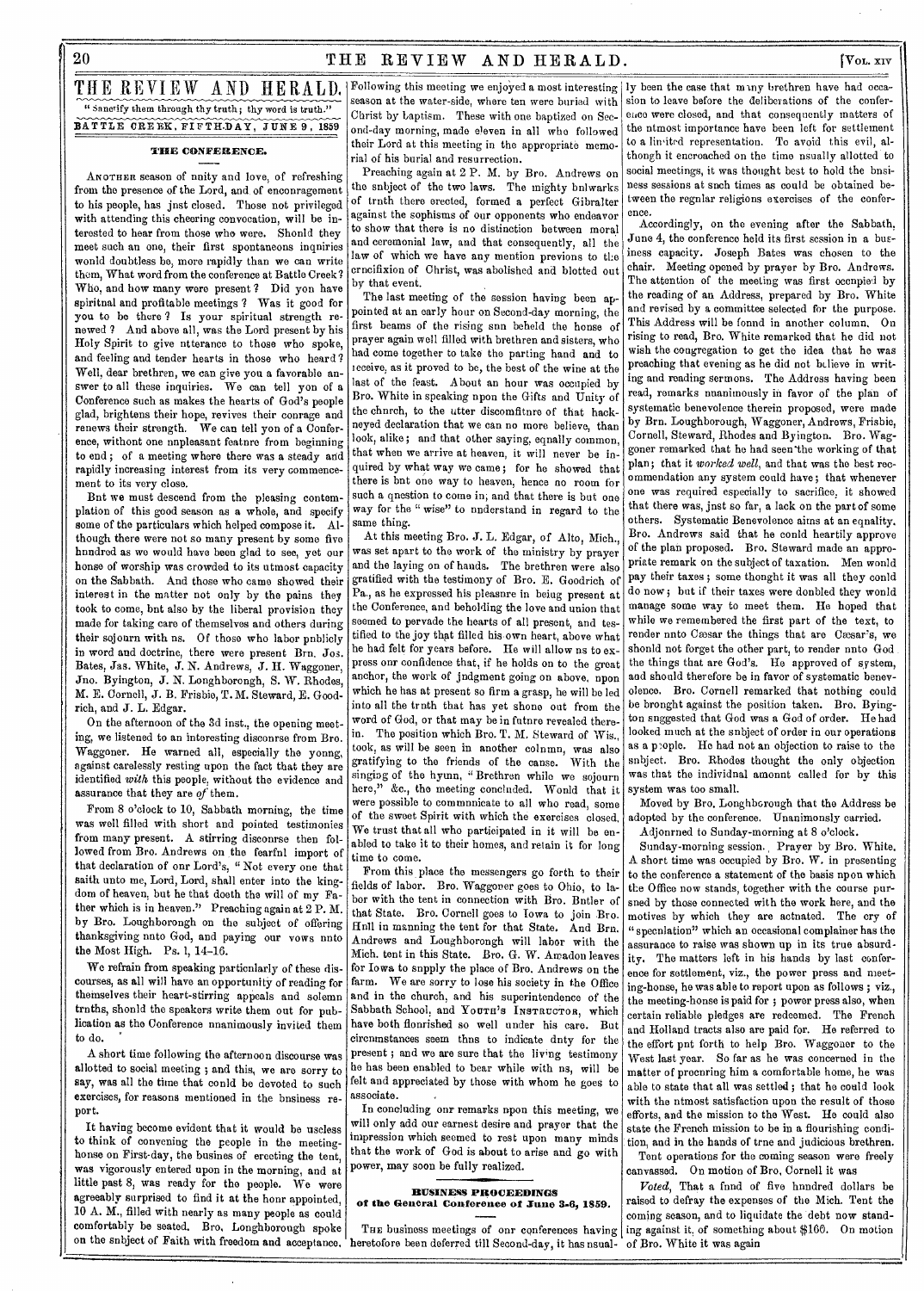## $N$ o. 3.] THE REVIEW AND HERALD 21

tribute what they feel disposed to give toward this object, and that, so far as in their power to determine, they pledge for the various churches of which they are members; also that an invitation be extended, in behalf of the conference, to the churches in Mich. not represented, to aid in this matter.

Adjourned to 4 o'clock P. M.

Afternoon session. Prayer by Bro. Loughborough. The subject of Tent operations being resumed the brethren present, paid in \$175,17 ; and there were pledged in behalf of individuals and churches \$213.00, making the amount paid and pledged \$388,17. The remainder \$111,83, requisite to complete the \$500, those churches and individuals not represented will doubtless esteem it a privilege to raise, where Bro. White and others may travel.

*Voted,* That the conference invite Bro. White to hold conferences among the churches in various sections of this State as he may desire.

*Voted.* That those who have preached to us the pointed and practical discourses that have been delivered during the session, be invited to write them out for publication with the Address in pamphlet form.

*Voted,* That the Address be published in the RE-VIEW.

*Voted,* That Jas. White, J. P. Kellogg, and Cyrenius Smith constitute a Missionary Board, to manage all funds which any brethren may appropriate for missionary purposes.

Adjourned *sine die.* 

JOSEPFI BATES, *Chairman.*  Union Swum, *Secretary.* 

### CONFERENCE ADDRESS.

DEAR BRETHREN AND SISTERS : This meeting is not to learn the reasons of our faith, as it is supposed that all present know why they believe; but the great object of this general gathering is to learn how to make our faith manifest in our lives, and the best method of extending the influence of our hope and faith to others.

I beseech you, says Paul, that ye walk worthy of the vocation wherewith ye are called. Eph. iv, 1. In our words, our dress, our appearance, our acts, our devotions and our sacrifices we must be guided by the Holy Scriptures, especially the plain declarations of Christ and the apostles. if we come up to this high standard, we shall do well, and it may be said to us, "Well done, good and faithful servant." To go beyond is perilous, but to fall short is to fail of the promise of everlasting life. We should, therefore, studiously search the sacred Scriptures to learn our duty, and ardently seek to perform all that the Lord requires of us. While the Word rebukes pride as a damning sin, it exhorts in plainest terms to cleanliness and decency. True, it does not mention all the disgusting fashions of this apostate age, yet the tenor of the Scriptures is directly against the course of those who follow the world in wearing hoops, fashionable bonnets, &c.

The Bible rebukes folly, jesting and joking; but does not encourage melancholy. In numerous places the people of God are called upon to mourn and to weep in consequence of their sins ; but such mourning, and groans and tears are followed by the blest evidence of sins forgiven, and the love of God shed abroad in the heart. While the unconsecrated may deeply feel the sting that follows merriment and mirth, the humble child of God, after self-examination and true repentance of errors and sins, feels divine consolation, a holy, solemn joy, a freshness, as if the dew of heaven had come down upon the soul. Says the Apostle, Rejoice evermore. 1 Thess. v, 16. As sorrowful, yet always rejoicing; as poor, yet making many rich; as having nothing, and yet possessing all things. 2 Cor. vi, 10. Rejoice in the Lord always, and again I say rejoice. Phil. iv, 4.

The word of God requires us to separate ourselves from the world, and leave its spirit, and the unrighteous practices of worldly men ; yet it requires us to follow that which is good, both among ourselves, and to all men, to be patient toward all men, [1 Thess. v,

Voted, That brethren present be invited to con- [14, 15,] to walk honestly toward them that are without, [chap. iv, 12,] to recompense to no man evil for evil, to provide things honest in the sight of all men. If it be possible, as much as lieth in you, live peaceably with all men. Rom. xii, 17, 18.

The declarations of Christ and the apostles are very pointed in regard to worldly goods. Says Christ, "Lay not up for yourselves treasures on earth." "It is easier for a camel to go through the eye of a needle, than for a rich man to enter the kingdom of God." " Sell that ye have and give alms." The parable of the unjust steward, [Luke xvi, ] teaches that n en, with the right use of the unrighteous mammon, iches,) may, in accordance with other declarations the Saviour, secure the friendship of God, of Christ, • rd holy angels, who alone can receive them into evlasting habitations.

Says Paul in his most solemn charge to Timothy, Charge them that are rich,  $\ldots$  that they do good, that they be rich in good works, ready to distribute, willing to communicate, laying up in store for themselves a good foundation against the time to come, that they may lay hold on eternal life. While these pointed declarations and solemn warnings are evidently applicable to those who have a surplus, the Word teaches that we should "use this world as not abusing it," [1 Cor. vii, 31,] that those who have no other calling should labor, working with their hands, the thing that is good, that they may have to give to him that needeth, [Eph. iv, 28, J and that if any provide not for his own, and specially for those of his own house, he hath denied the faith, and is worse than an infidel. 1 Tim. v, 8. But let not those who possess from three to ten times the amount of property necessary to meet the wants of their households, seek to hide themselves behind these last quoted declarations, and neglect their duty, lest the language of the Apostle [James v, 1-3] be applicable to them. Fearful words! ,Go to, now, ye rich men, weep and howl for your miseries that shall come upon you. Your riches are corrunted, your garments are moth-eaten. Your corrupted, your garments are moth-eaten. gold and silver is cankered, and the rust of them shall be a witness against you, and shall eat your flesh as it were fire. Ye have heaped treasure together for the last days.

The precious cause of our divine Master calls for means. It has ever been the duty of those who have been benefited by the gospel, to sustain its proclamation to others. This fact is abundantly sustained by the plainest scripture declarations. But our position in the end of time—a great work to do in a short time—calls for activity, means, sacrifices and persevering efforts such as have not been required of the christians of past generations. Our specific work is to sound abroad the message of the Third Angel, which, in the chain of prophecy [ Rev. xiv, ] is the last merciful warning to dying men.

We have no settled pastors over our churches; but our ministers are all missionaries, as were the early ministers of Jesus Christ, consequently they are most of their time deprived of the blessings of home. For Christ's sake, and for the salvation of their fellow-men, they sacrifice the society of dear ones at home, go forth into a cold, selfish world, and wear out their lives in preaching unpopular Bible truth. God bless them ! But they must be sustained, and God has made it the duty of the church to support them, as they go on their mission of love.

The shortness of time and the vast mportance of the truth calls upon us in the most imperative manner to extend missionary labor.

1. We have a message of the most thrilling interest, attended with the most awful consequences. Read Rev. xiv, 9-12.

2. A wide field is before us. " Go out into the high-ways and hedges, and compel them to come in." Luke xiv, 23. The call is to all, professors and nonprofessors. It is an urgent entreaty, and solemn .<br>warning.

3. While a great work is before the church, the time that remains in which to accomplish it must be shot. The last events of prophecy are being fulfilled. and the last warnings for the church are being given. the Corinthians to engage them also in this benevo-

At present, the West seems to be the great field of missionary labor. Much more has been done in the West, with the same effort, than has been done in the East, and the way is opening for still greater success. Efforts must be made in Illinois, Wisconsin, Iowa and Minnesota, to spread the truth there. "New fields of labor, entirely new, must be visited, and many will have to go a warfare at their own charges, or enter such fields with the expectation of bearing their own expenses." See Testimony No, 3. But little has yet been done by us to spread the truth in this great western field; very little means has yet been expended ; but God has greatly blest our few and feeble efforts. We refer you to the frequent cheering reports of success from our western missionaries, given in the REVIEW. It is to be feared that we fail greatly to do our whole duty in sustaining laborers in this vast harvest field, and do not feel as grateful to God as we should in view of present success,

The Seventh-day Baptists expend annually, according to their reports, [See minutes for their General Conference for 1858, J more than \$4000 in sustaining Home and Foreign Missions, with very little success ; yet they labor on with a perseverance which we should do well to imitate.

Our ministers must be regarded as very economical in their expenses, and abundant in their labors. Most of them preach from two to three hundred discourses in a year. And it is a painful fact that they often suffer hardships, care and deprivation for want of means. While laboring so abundantly, they should be free from those embarrassments which now so often press upon them for want of means, Our ministers should have a competency to support themselves and families—all that is necessary to promote health and to enanle them to exert the best influence possible. They should go forth to the great work to which the Master has called them, as free from worldly cares as means can make them, with publications to give to those who have not means to purchase.

Well, what shall be done ? Many are ready to respond, These messengers should be encouraged to move forward in that manner which warrants the greatest success, and the church must sustain them. But, how shall it be accomplished?' These general appeals, and this trying to raise means to sustain the cause, without form or system, seems to be proving a failure, and something more definite and effectual must be done.

We, therefore, brethren, urge upon your consideration the subject of Systematic Benevolence,

1. Because it is scriptural. "Upon the first day of the week let every one of you lay by him in store, as God hath prospered him, that there be no gatherings when I come.'! 1 Cor. xvi, 2. " For if there be a willing mind, it is accepted according to that a man hath, and not according to that he hath not. For I mean not that other men be eased, and ye burdened : but by an equality," &c, 2 Cor. viii, 12-14. " That the same might be ready, as a matter of bounty, and not of covetousness. But this I say, He which soweth sparingly shall reap also sparingly ; and he which soweth bountifully shall reap also bountifully. Every man according as he purposeth in his heart, so let him give; not grudgingly, or of necessity; for God loveth the cheerful giver." 2 Cor. ix, 5-7.

These texts relate to one purpose which the Apostle was endeavoring to accomplish, which was, to send relief to the poor saints which dwelt at Jerusalem. We may learn from Acts ii, 44, 45 ; iv, 32-37, the reason why such assistance was needed by that church. They had expended their means in the cause of God at the very commencement of the work, and were thus reduced to poverty. Hence when Agabus stood up at Antioch, and signified by the Spirit that there should be a great dearth throughout the world, "the disciples, every man according to his ability, determined to send relief unto the brethren which dwelt in Judea ; which also they did, and sent it to the elders by the hands of Barnabas and Paul." Acts xi, 27-30.

It was fifteen years after this, that Paul wrote to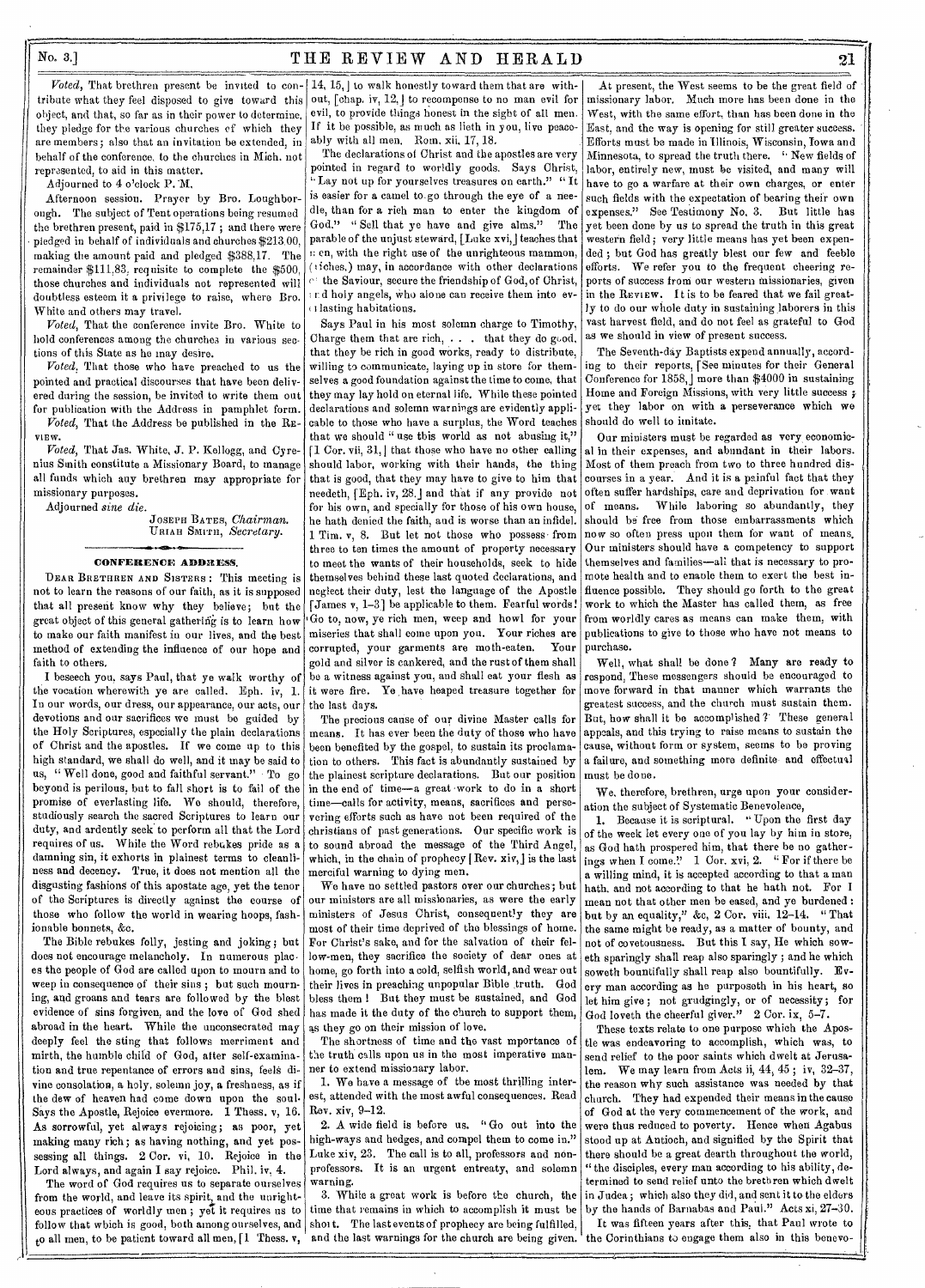## 22 THE REVIEW AND HERALD [VOL. XIV.

lent work. In the text cited from 1 Cor, xvi. he pro- the above amount, or  $$333.33\frac{1}{3}$ , for each one would churches in the prosecution of this object. And in the texts quoted from the second epistle he shows the motives that should actuate them in this work. That the great Apostle succeeded in this effort appears from Rom. xv, 25-31, " But now I go unto Jerusalem to minister unto the saints. For it hath pleased them of Macedonia and Achaia (Corinth was a city of Achaia) to make a certain contribution for the poor saints which are at Jerusalem." We have an account of Paul's visit to Jerusalem with this bounty for the saints. Acts xxi, 15. "And after those days we took up our carriages, and went up to Jerusalem." The word rendered carriage is literally baggage; and such was once the signification of the word in English. Thus much respecting the circumstances that stand connected with Paul's directions to the Corinthian church, It remains that we gather from these facts some instruction relative to our own duty.

If Paul found it essential to complete success, that method should be observed in raising means for benevolent purposes, it is certainly not unreasonable to conclude that we should find the same thing beneficial in promoting a similar object.

"Upon the first day of the week let every one of you lay by him in store as God hath prospered him," &c. This implies, 1. A stated time for the business; viz., the first day of the week. 2. The concurrent action of each individual; for he adds, " let every one of you" lay by him in store. 3, And this is not a 'public collection, but a private act of setting apart for the Lord a portion of what one possesses. 4, The amount to be given is brought home to the conscience of each individual by the language, "as God hath prospered him."

How may we reduce to practice these excellent suggestions ? We recommend the following plan, which we think all, with very few exceptions can adopt:

1. Let each brother lay by him in store on the first day of each week from two to twenty-five cents,

2. Each sister lay by her in store on the first day of each week from one to ten cents.

3. Also, let each brother and sister lay by him or her in store on the first day of each week from one to five cents on each and every one hundred dollars of property they possess.

Each church may choose one of their number whose duty it shall be to take the names of those who cheerfully act upon this plan, and also the sums they propose to give each week, and collect these sums on the first of each month, and dispose of them according to the wishes of the church. Those scattered, and not associated with any church, can act for themselves, or for their households, in the same manner. If more convenient for farmers, and others to pay once in three or six months, let them do se.

We urge Systematic Benevolence upon the considation of all the friends of present truth,

2. Because it is reasonable. The lowest sums steted aro so very small that those in the poorest circumstances (with very few exceptions of some widows, infirm and aged) can act upon this plan; while those in better circums ances are left to act in the fear of God in the performance of their stewardship, to give all the way up to the highest sums stated, or even more, as they see it their duty to do. This system binds no burdens on the poor, and leaves the rich without one resonable excuse. The weekly donations are so small that no one really feels it, yet where all take a part, the amount is sufficient to fully sustain the cause in all its departments.

To illustrate, we will suppose there are with us 10,000 Sabbath-keepers. And, suppose that among these there *are* only 2000 families, and suppose that they all use tea, and tobacco. [We are happy however to be under the necessity of supposing.] Ten dollars a year for each family would be *a* very low figure. The annual amount would be the handsome sum of \$20,000. Now we have not more than thirty active messengers, who would devote their whole time and minister unto the saints. For it hath pleased them

poses the method which should be adopted by the fully sustain them. Then here is left \$10,000 to sustain the publishing department, in scattering our publications throughout the land.

Thank God that it has been our privilege, as a people (though all have nct acted upon it) to add to our faith virtue, knowledge and temperance, so as to dismiss the filthy weed, tobacco, and the useless herb, tea. But if the spirit of reform on these things had never entered our ranks, the poorest among us, who might be slaves to these slow poisons, would surmount every obstacle in their way of ob• taining them, and would use them freely. The weekly amount would be only about twenty cents a week to replenish the tobacco and the tea, and all would contrive in some way to get them. And cannot even the poor among us give as much to sustain the proclamation of Bible truth as others, in like circumstances, sacrifice for tea and tobacco ? Should all do no more than this, the facts and the figures before given show that the cause would be fully sustained,

But the largest portion of our brethren can give to sustain the cause many times as much as the poor man expends for tea and tobacco, without feeling it.

Again, here are those among us who are worth from five to twenty-five thousand. The small rates for systematic benevolence stated, would not call for only about one tenth part of their interest money, or a small share of the increase of their property. For a moment consider what these brethren have to do before they can begin to sacrifice. They will have to give from six to ten times as much annually as the above rates, before they touch the principal to begin to sacrifice. We as a people have professed to consecrate ourselves and our substance to the Lord, and have said that we are ready to sacrifice to advance the cause of truth. A very few have made some sacrifice of property ; but as a body we have done no such thing. And it will be seen by the above statements, that with our present habits of industry and economy, the friends of truth can meet all the wants of the cause ten times over, before they could begin really to sacrifice. Then, let the professed friends of the cause cease for ever to bear testimony in regard to willingness to sacrifice, while there is want cf means to sustain the cause. God knows all our vows and fair promises, and how we perform them. A record is kept in heaven, and by that recerd we shall be judged.

- 
- e We want the truth on every point; We want it too, to practice by; Do thou, 0 Lord, our eyes anoint With a fresh unction from on high."

*We* urge the subject of Systematic Benevolence as a plan on which all may act in supporting the proclamation of the Third Message,

cause should not suffer it to be thus marred. If, 3. Because it is necessary. An end should be put to the painful statements of want of means, and appeals for help, which have so often appeared in the REVIEW. These things hurt the REVIEW, and are a blot on the cause ; and the friends of so glorious a then, system in raising the needed means to sustain the cause of Bible truth, is scriptural, reasonable and necessary, objections to it cannot be of much weight. We will however, notice some of them.

First objection. "It is wrong to state the sums of our weekly benevolence for the future, *as* we cannot tell how we shall be prospered." Apostle does not say, as the Lord shall prosper you each week; but " as the Lord hath prospered.". He would not have them descend to all the particulars of each week's prosperity ; but each give according to their present ability, as the Lord bath prospered them with property, health, or ability to acquire means. The farmer and many mechanics must take this general view of the subject.

Second objection. " The plan suggested is to raise money to  $pay$  our preachers for their labors, while Paul's plan was to raise donations for the poor." Let us hear what the Apostle says on this point. Rom. xv, 25-27. "But now I go unto Jerusalem to

tion for the poor saints which are at Jerusalem. It hath pleased them, verily ; and their *debtors* they are. For if the Gentiles have been made partakers of their spiritual things, their duty is also to minister unto them in carnal things." Ah! verily ! Paul's plan of systematic benevolence was to raise means to pay that which the Gentile churches owed their poor teachers at Jerusa;em. And this is what we are pleading for, that the churches and brethren who have been partakers of the good word of God as they have listened to the present truth, should raise means to remunerate those ministers who have left their homes, and have gone out from Maine to Iowa to preach the Third Angel's Message, that they may be able to continue in the work of God, and carry the word of life to others who now sit in darkness.

Third objection. " When we do alms it should be in secret, and should not sound a trumpet," Very well, it is hoped that in giving alms to the needy, all will carry out the principle laid down by our Master, and not be guilty of the sins rebuked by him in Matt. vi. 1-4. Says Paul, " He that giveth, let him do it with simplicity." But we are urging a system, in strict accordance with the teachings of the apostle Paul, to sustain, those who preach the gospel. which he makes a matter of indebtedness. Did Paul give orders to the church at Corinth, which were in violation of the teachings of our Lord in regard to almsgiving? Never. It is to be feared that the common plea for secret giving, is but an excuse for giving little or nothing, and reminds us of the declaration of one who said, "What I give is nothing to nobody." Probehly he told the truth. Satan would be highly gratified to see some very conscientious over-perverted ideas of some scriptures, and tie their hands in this way, and hinder them from acting with the body on plain declarations of the won 1 of God.

Fourth objection. "I am very poor, and what I could give would not be worth noticing." Hark ! poor brother, or sister, and hear what the Master has said about the poor widow. Verily I say unto you, That this poor widow bath cast more in than all they which have cast into the treasury." Mark xii, 41-44. Jesus sat over against the treasury, and be\_ held how many of the people cast in much. The poor widow came along and threw in her two mites, which are nearly three cents. Jesus called his discipies. Peter, James, John, Andrew, Philip, Thomas, Bartholomew and Matthew, come here. Here is something for you to learn, to be handed down to the disciples of all coming generations. This poor widow cast more into the treasury than all the rich, who had each cast in much. It was only about three cents, yet it was more. 'It was not more money, no ; but it was the greatest sacrifice, and would count more in heaven. Thank God, that the poor can lay up in heaven as great a treasure as the rich; therefore, Paul, in his plan, embraced all—" Let evcry one of you lay by him in store as God hath prospered him."

In conclusion, we would say, that as we profess to be Bible Christians, the first and great object before us should be to maintain our high profession by corresponding works. "Faith without works is dead." God grant that this may be the decision of every one-"I will shew thee my faith by my works." James ii, 18.

nergies to missionary labor; and \$10,000, one-half of Macedonia and Achaia to make a certain contribu- and a profession of it, than to profess faith, and deny The commandments of God and the faith of Jesus have been proclaimed in the form of a 'special message for some ten years. The holy principles of this message have been solemnly urged upon the consciences of men, and it is time to look about us fur good fruits in those who profess these principles. Is it not high time to look for a people who are bringing forth Bible fruits? Can we embrace in our fellowship those who have for years professed the message, and do not show Bible fruits ? If we do, shall we not thereby lower the standard, and virtually encourage others to profess the faith and deny it in their works? Where, then, is our hope in putting forth efforts to bring others to a profession of the faith? Better let them be left without the truth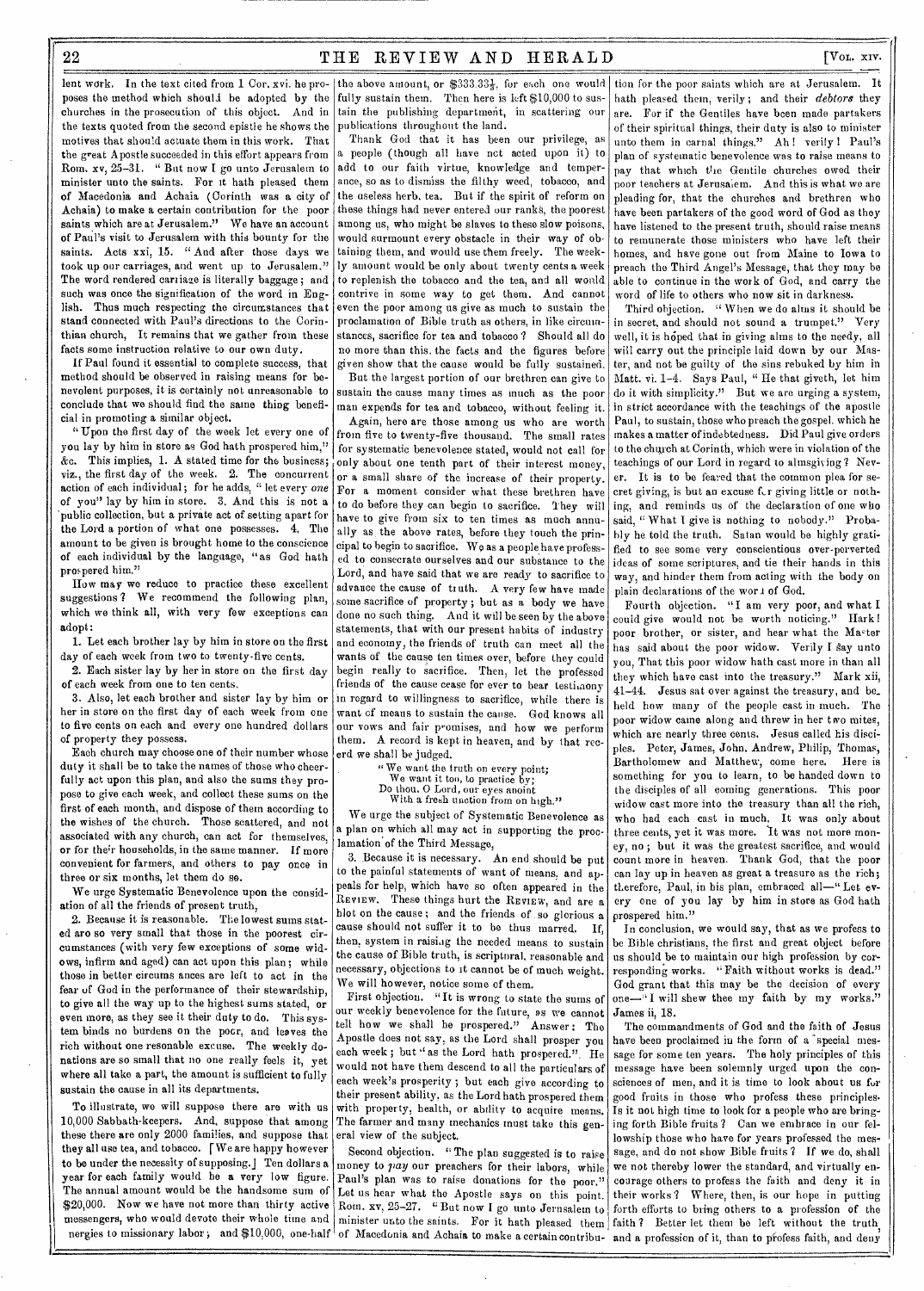## $N_0$ . 3.] THE REVIEW AND HERALD. 23

testimony is ripening in the church which will sift it, and a people will arise who will act systematically, in union and in love, and who will show their faith by their works. Amen.

#### BRO. T. WI. STEWARD.

Tuts Brother, whose experience and labors have been in Wisconsin, was present at our Conference. We were glad to see him. The association of his name with Stephenson, Hall and others in the *Mes*senger, which he had never confessed, placed him where he could not so freely unite with the Conference. However, at the sunrise meeting Second-day morning he made remarks satisfactory to all present, and to save time, read the following condensed statement of his feelings and views. Then Bro. Waggoner made remarks, and requested all who could receive Bro. Steward's confession, and extend fully to him the hand of sympathy and fellowship to rise; and the entire body present rose up. Here is Bro. Steward's statement. J. W.

BRETHREN AND SISTERS : I feel under obligation to God for his goodnesss towards me. I can say with the Psalmist, " 0 that men would praise the Lord for his goodness, and for his wonderful works to the children of men."

Dear brethren and sisters, I have felt for a long time that I ought to make a confession to you generally. I do sincerely regret the association of my name with those connected with the *Messenger*  party. And if I have injured your feelings by this, I now humbly ask your forgiveness. Although I never advocated the *Messenger* nor its doctrine, yet I do not lay any blame to any of) ou for looking upon me with suspicion. I was for a while influenced against the *Review.* But, thank the Lord, these feelings did not exist long, and my sympathies for the *Review* and its conductors began to increase, and increased more and more, until of late, or for one year past, I have felt that it would be a great relief for me to know that I had the sympathy of all the believers in the Third Angel's Message.

Dear brethren, this message has not lost its power with me. I feel that it is high time that we awake and pay our vows to God.  $\bar{I}$  mourn over the course that was taken in Wisconsin touching the *Messenger.*  I am satisfied that it grieved the Spirit. O how often I have asked God to forgive m<sub>2</sub> that wrong; and I do praise his name, for I believe he has.

Now if any of you were grieved, (and I fear many were,) do now forgive my negligence in not removing this before. Be assured I feel in perfect sympathy with those engaged in the Third Angel's Message, I believe it to bo the last message of mercy to the world. How important that we should be united in our labors. Yes I am ready to toil on, to suffer on, to sacrifice with you, dear brethren, until victory turns on Zion's side. May the Lord bless you, and speed on the Message with angel velocity till we all get home.

Dear brother and sister White, I have felt prejudiced against you, and sail wrong things of you. I pray you to forgive me this wrong. Finally, brethren, I think I can say in sincerity of heart, I *love you.*  Amen. T. M. STEWARD,

#### The xlvilth Psalm.

THIS psalm has been subjected to as many distortions and wrong expositions as it has had commentators; and is supposed by the nominal Christians to refer to our Saviour's ascension after his resurrection, at which time they suppose he established his kingdom, and now sits as King of kings and Lord of lords upon his throne in heaven. For this reason the Roman Catholic church has ordained it to be read on Ascension Day.

But where does it apply ? In the-past or in the future? Let us examine and see. "0 clap your hands all ye people, shout unto God with the voice of triumph." It is inconsistent to suppose that all the people can shout with the voice *of* triumph un-

worst enemy, death; and the kingdom of God is established on the earth. But why shout with the voice of triumph? "For the Lord most high is terrible; he is a great king over all the earth;" not only king over Palestine, but *all the earth.* But he is not yet King of kings, and reigning over all the earth, nor will he be so till the stone cut out without hands smites the image upon the feet, [see Dan. ii] or till the Son of man receives of the Ancient of days "a kingdom that all people, nations and languages should serve him," [Dan. vii] which will not be before the judgment is set and the books are opened. That he is not king over the earth now is evident from John xviii, 36, when the king expressly says "my kingdom is not of *this world. . . .* But now is my kingdom not from hence," or from this time forward. His kingdom will be the New Earth, his subjects the redeemed. When he is king he will subdue the nations under our feet; or in other words, when the heathen are given him for an inheritance, he will dash them in pieces and break them with a rod of iron. Then we can shout unto God with a voice of triumph.

Just before Jesus comes he will lay off his priestly robes and put on the garments of vengeance. He will then cease to plead for fallen gailty man. Then there will be no intercessor, no one to cry, Spare, spare yet a little longer. Then Jesus will come as King of kings to save his people who have been appointed unto death. His arm will bring salvation.

Doubtless this period will be one of deep anxiety to the chosen ones who are threatened with death; yet they can "shout unto God" for the Holy Spirit has written in their hearts that the atonement is made, the subjects of the kingdom are made up, the marriage of the Lamb is finished, and Jesus has received the kingdom. The next event of importance to the saints is the coming of Jesus in the clouds of heaven, with a shout and the voice of the archangel.and the trump of God, [1 Thess. iv, 16, 17,] when they with the dead saints will be caught up to meet the Lord in the air. Their trials are now ended; they have escaped the appointed death, having been delivered in a wonderful manner.

But how beautifully this is described by the Psalmist in verse 5. "God is gone up with a shout, the Lord with the sound of a trumpet." What next? "Sing praises to God, sing praises; sing praises unto our King, sing praises." Ah! who would not sing praises to God as the cloudy chariot bears us off to the golden city? Then will the princes of the people be gathered together even the people of the God of Abraham, and all as one great family will shout praises to God and the Lamb on the Mount Zion. E. B. SAUNDERS.

### The Abomination of Desolation.

" WHEN yo therefore shall see the abomination of desolation spoken of by Daniel the prophet (whoso readeth let him understand)." Daniel also says, "The wise shall understand." And we find they have understood, not only in our day, but even in the time of that great tribulation such as never was before or shall be again. At the time of the reformation, among other sufferers who left the church of Rome was one Leonhard Schoener, who afterwards became a Baptist preacher. He is said to have been a thorough scholar like Luther, and others, "who instructed many, yet fell by flame, captivity and spoil many days." He was beheaded and burnt at Rotenburg Jan. 1528. He left the following admonition for the consolation of all who suffer for the name of Christ. Mark what he says of the abomination.

" We beseech thee, 0 eternal God! incline the ear of thy mercy, Lord of Sabbaoth. Thou Lord of hosts! hear our complaint, for great affliction and calamity prevail, and pride has come into thine inheritance. To it many pretended christians have united themselves, and have *set up the* abomination *of desolation.* In their rage they destroy the sanctuary of the christians, They have trams led it down and the *abomination of desolation is wor*shiped as God. They have laid waste thy holy matter for prayer or praise.

it in works. But the message will not stop here. A til they have really triumphed over the 'last and city, thrown down thy holy altar and murdered such of thy servants as they could apprehend. And now that we remain as a remnant, they have driven us with reproach and disgrace into all countries. We are scattered abroad as sheep that have no shepherd. We have to leave house and home, and be like the night birds that lodge in the rocks. Cave and cliffs are our chambers; they lay nets for us as for birds of the air. We retire to the forests, they hunt us with dogs. They lead us bound and captive, like lambs that open not their mouth. We are proclaimed as mutineers and heretics. We are led like sheep to the slaughter. Many are afflicted in bonds—their bodies putrifying. Some succumb under intensity of pain. Here is the patience of the saints on earth—thus we must be proved by suffering. Believers have been hanged on trees, butchered, hewn to pieces, secretly and publicly drowned; not only men, but old and young ladies have borne witness that Christ is the truth, and the only way to eternal life." *\_Martyr's Mirror.* p. 352.

Truly when men have treated God's children according to the above description, thinking to do God service by laying his church desolate and waste; father arising up against son, and son against father; mother against daughter, and daughter against mother, betraying one another and causing one another to be put to death; it must have been indeed according to the terra used by Daniel an *"abomination"* in the sight of a just and holy God. Therefore he says "Be astonished 0 ye heavens at this and be horribly afraid; be ye very desolate sai.h the Lord; for my people have committed two evils; they have forsaken me, the fountain of living waters, and hewed them out cisterns, broken cisterns that can hold no water." Jer. xi, 12. After they forsake God they add insult to injury by destroying his children and then in their broken cisterns which they hew out, they offer up their "forms *of* godliness without the power," which is only an abomination in his sight.

*Portland, Me.* 

o BITUARY.

Died, June 4th, 1859, of Consumption, Wm. Irving of Ross, Mich. aged 46 years. He embraced the present truth about two years ago. He grew in grace and the love of the truth, until he fell asleep. He leaves a wife and seven children to rnourn his loss.

Funeral services attended by the writer.

J. B. FRISBIE.

E. C. STILES.

Bro. E. Frisbie of Battle Creek, the aged father of Eld. Joseph B. Frisbie. was killed on the 17th, ult, five miles northwest of Mattawan, Van Buren county. He was riding with a man by the name of MERRILLS, on a lumber wagon without a box—one of the wheels struck a grub, which threw the driver from his seat in such a manner that he was run over and hurt considerably. At this the horses became frightened, and Bro. Frisbie, who was sitting near the front wheels, with his back to the horses, was thrown to the ground, one of the hind wheels, as he fell, striking his head immediately back of his right ear, and causing almost instant death.

Bro. Frisbie was a few days more than '74 years of age at his sudden death. He had formerly been a Methodist, but embraced the Sabbath about two years since, was baptized, and has since walked with the church. The scattered condition of his worldly business when he embraced the Sabbath, at his advanced age, doubtless hindered his progress; but for a short time before his death, he expressed anxiety to settle his worldly affairs, and consecrate himself fully to the Lord. The funeral services were at the house of prayer in this city on the 19th, before a good congregation of brethren and citizens, The writer gave a short discourse on the words, Time is short, which seemed to impress all, especially the aged, with the fact, that time is indeed short. JAMES WHITE.

Every event, rightly viewed, will furnish us with